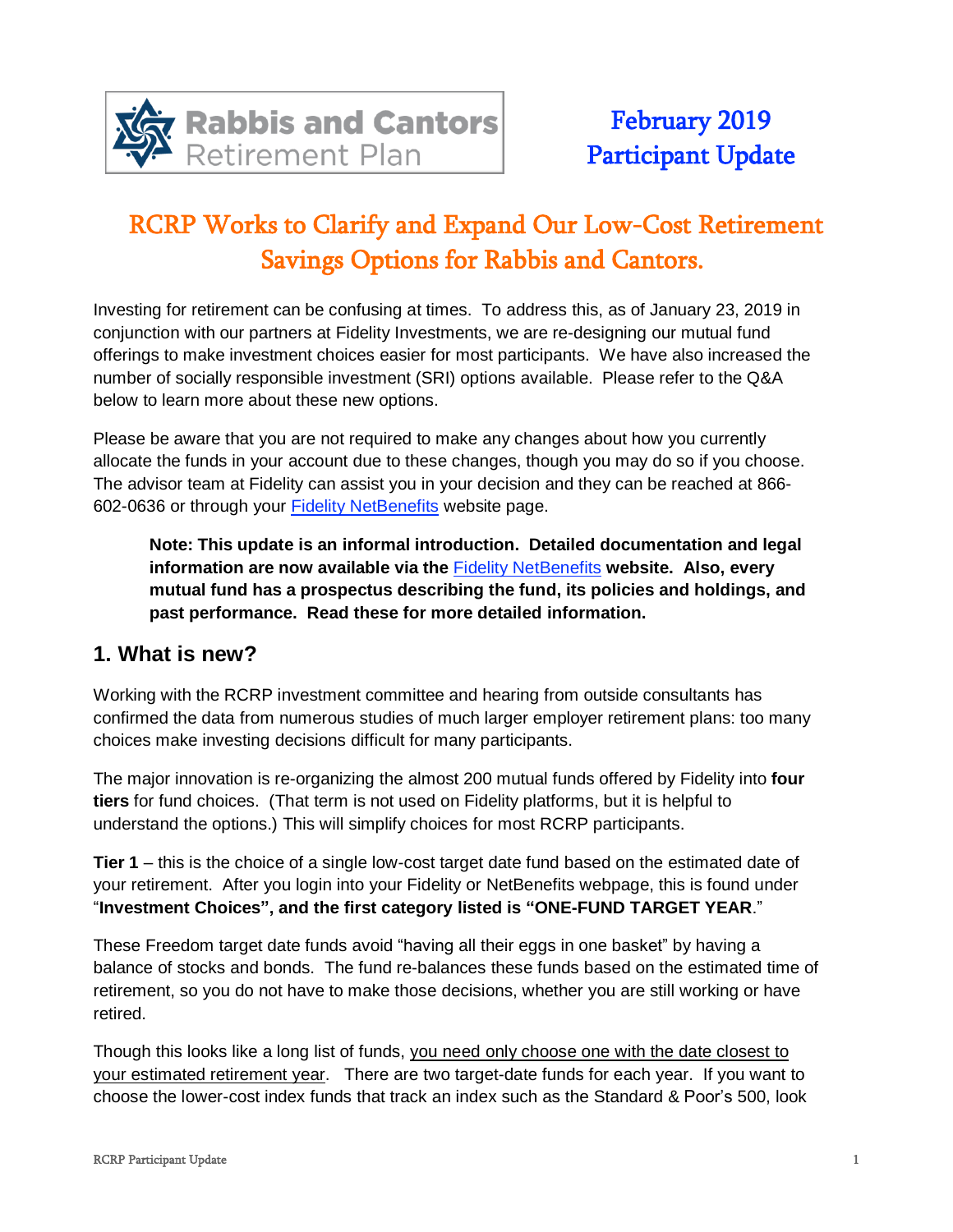for the abbreviation "**IDX**" in the name, for example FID FDM IDX 2050 INV (FIPFX) (*Fidelity Freedom Index 2050*). The alternatives are actively managed funds, with managers who actively buy and sell individual stocks and bonds within an overall target-date fund allocation framework.

Many retirement plans, with SEC approval, now designate a target date fund as the "default option." They tell their participants, "If you are uncertain where to put your retirement funds, put them here." (This brochure, not by RCRP, may be of interest: Why Target Date [Funds\)](http://crr.bc.edu/wp-content/uploads/2012/01/TDF-booklet_0707131.pdf).

**Tier 2 –** This is a short list of low-cost funds, listed under "**CORE FUND**" for those who prefer to choose their own investments. It includes four low cost mutual funds: US stock (Fidelity Total Market Index), international stock (Fidelity Total International Index), and two US bond funds (Fidelity Inflation Protected Bond Index and Fidelity US Bond Index). It also includes a money market fund.

As of January 2018 four SRI funds from Calvert Funds have been added to the "Core Fund" category. (More below) Our *investment committee believes that RCRP participants can manage their retirement accounts with good options using Tier 1 or Tier 2 choices only***.**

#### **2. What are Tier 3 and Tier 4?**

**Tier 3 ("Expanded Options")** is a list of over 190 additional Fidelity Funds that are available to RCRP participants. This list is visible on the Fidelity website.

**Tier 4** is a new offering- the option to set up a **Brokerage Account** at Fidelity to expand investment options even further. This option may involve additional costs. Contact Fidelity for more details.

Again, **most RCRP participants will not need to use Tier 3 or Tier 4**, though they are an option.

#### **3. What more can you tell me about the expanded Socially Responsible Investment (SRI) options?**

In late January 2019, we added four low-cost SRI funds from the Calvert company, a wellknown company in the field s of socially responsible investing and use of environmental, social impact, and governance (ESG) criteria. These four funds should also appear under "Core Investment" (Tier 2). There is a SRI US stock (equity) fund, Calvert US Large Cap Core Responsible Index I; a SRI international fund, Calvert International Responsible Index I; a SRI bond fund, Calvert Green Bond I; and a SRI balanced fund, Calvert Balanced I. Investors preferring to use social screening criteria should be able to manage their retirement accounts with good options using these four funds.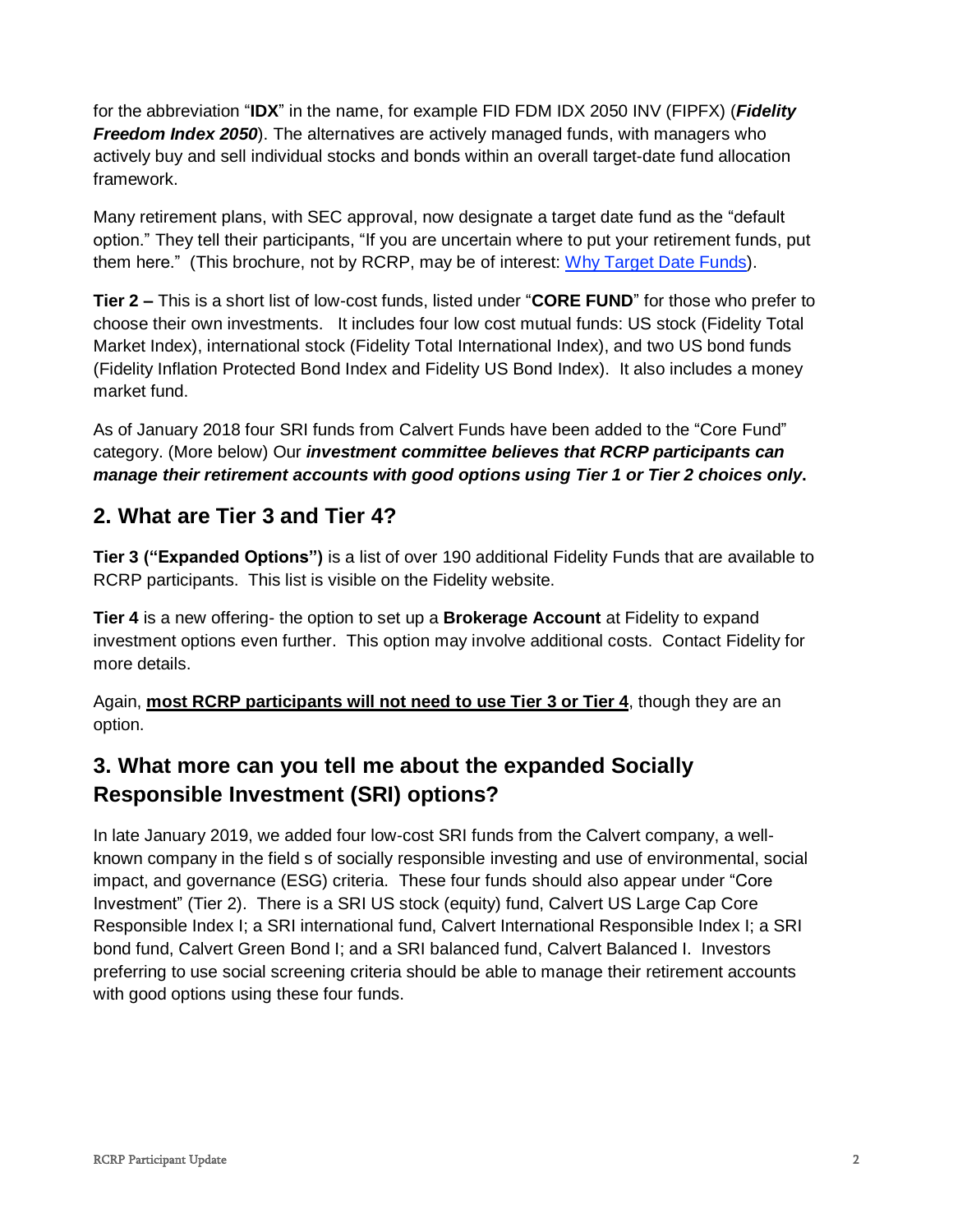## **4. Do I need a separate account or to take some other action to access the Calvert SRI mutual funds?**

No. These funds will be handled by Fidelity and will be available on the Fidelity website as mentioned above. You do not need a separate account or to contact Calvert individually.

# **5. I understand that target date funds (such as Fidelity Freedom Index 2030) allocate your funds for you. Is there a SRI equivalent?**

There is no exact SRI equivalent to target date funds. However, the Calvert Balanced Fund is a mixture of stocks and bonds (about 60% stocks as of late 2018). This could be a reasonable choice for someone interested in socially responsible investing but who does not want to make allocation decisions. Note that Calvert Balanced Fund does not change the ratio between stocks and bonds based on your age.

### **6. I already have funds in a Fidelity target date fund that does not include the word "Index" in its name. Is that significant?**

Yes. Fidelity has two sets of Freedom target date funds. The lower cost index funds all include the word "Index" in their names. (The more expensive actively managed funds do NOT include the word "Index.") If you are invested in another Fidelity target date fund, you can consider transferring those funds to a Fidelity Freedom Index fund with the same target date.

# **7. I have funds in some of the Fidelity funds that are not part of Tier 1 or Tier 2 (One Fund Target Year or Core Funds). Do I need to close these funds or do anything?**

No, you do not need to change those funds. You may change them to tier 1 or 2 funds if you wish.

## **8. I am already retired. Can I continue to keep funds in a Fidelity Freedom target date fund?**

Yes. The funds are designed to continue into retirement, past the date on the fund. For example, someone recently retired might keep or place funds in Fidelity Freedom Index 2015.

#### **9. Can I put some funds in Tier 1 and some in Tier 2?**

Yes. For example, if you want to put 75% of your investments in a target date fund (Tier 1) and 25% of your investment in funds you chose from Tier 2, you can do so.